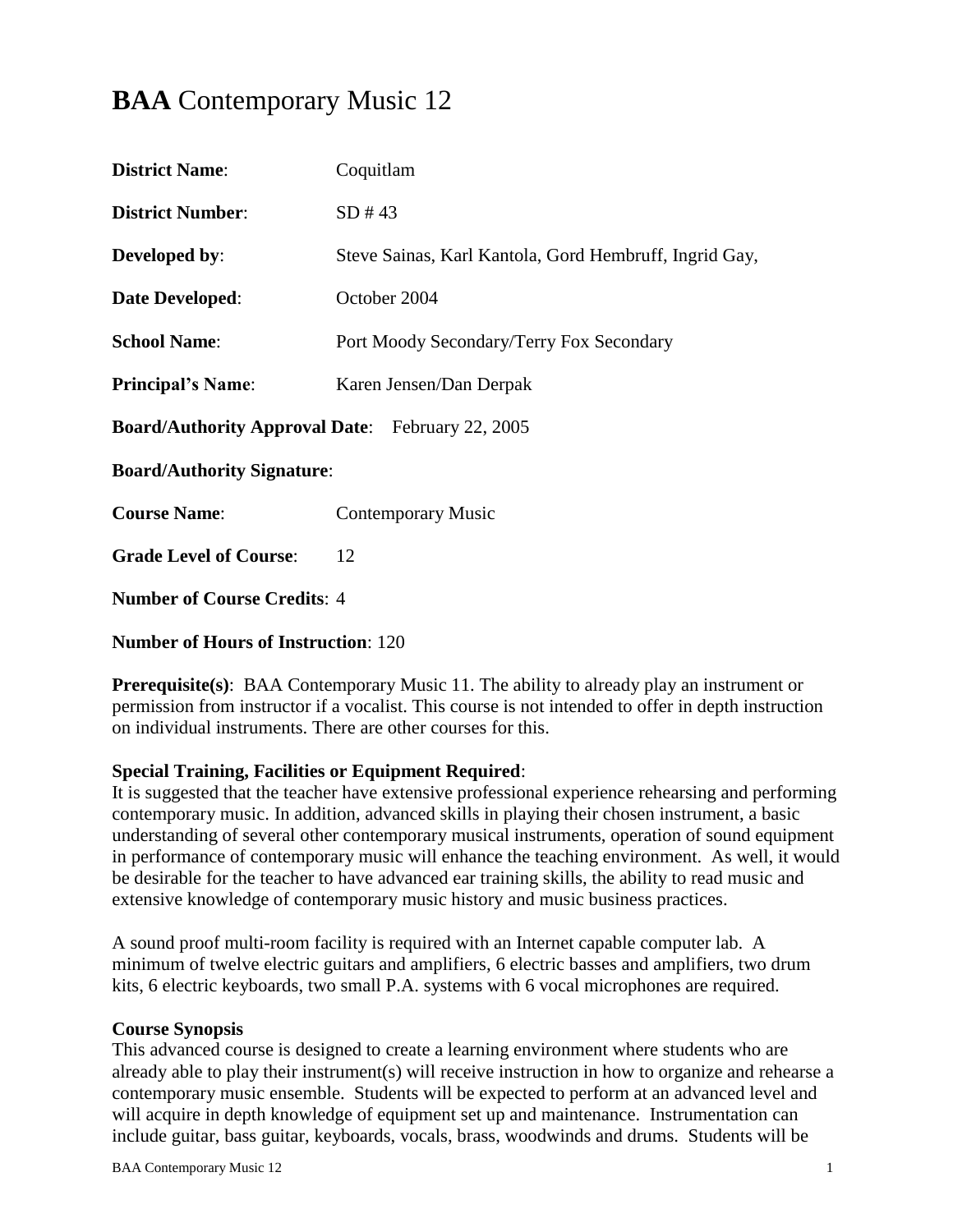able to choose the style of music they wish to perform. Students will also be taught the following: history of modern popular music, familiarity with stylistic differences, advanced ear training, operating and maintaining equipment, understanding current music technology, advanced performance techniques and audience interaction, and advanced skills in developing promotional materials. Opportunities to perform will be made available.

**Rationale:** The course is designed to complement the grade 10 and 11 levels of Contemporary Music. In addition it will give students an opportunity to enjoy performing as well as experiencing a variety of contemporary music styles and gaining an appreciation of recent music history and how it has influenced today's music styles. The intent of the course is to give students a life long appreciation for music performance and insight to the music business for those students wishing to pursue a music career. Students will develop performance skills on one or more instruments through guided individual and group rehearsals. Students will learn how to interact musically within a team environment with emphasis on cooperative skills and problem solving within the context of putting together a set of music for a show. Students will also learn advanced equipment operation. The course will culminate with the students being required to perform a three song set of music with their band at a concert in front of an audience comprised of their peers, parents, and the general public. After the concert the student will observe and reflect on a video of their performances.

| Unit/Topic         | <b>Title</b>                                               | <b>Time</b> |
|--------------------|------------------------------------------------------------|-------------|
| Unit 1             | Introduction / Setting Goals and Parameters of Each Band   | 10 hours    |
| Unit 2             | <b>Advanced Equipment Operation</b>                        | 15 hours    |
| Unit 3             | History of Music 1990 - Present                            | 15 hours    |
| Unit 4             | Skill Building / Guided Rehearsal / Performance Evaluation | 65 hours    |
| Unit 5             | Introduction to the Music Business                         | 15 hours    |
| <b>Total Hours</b> |                                                            | 120         |

#### **Organizational Structure**: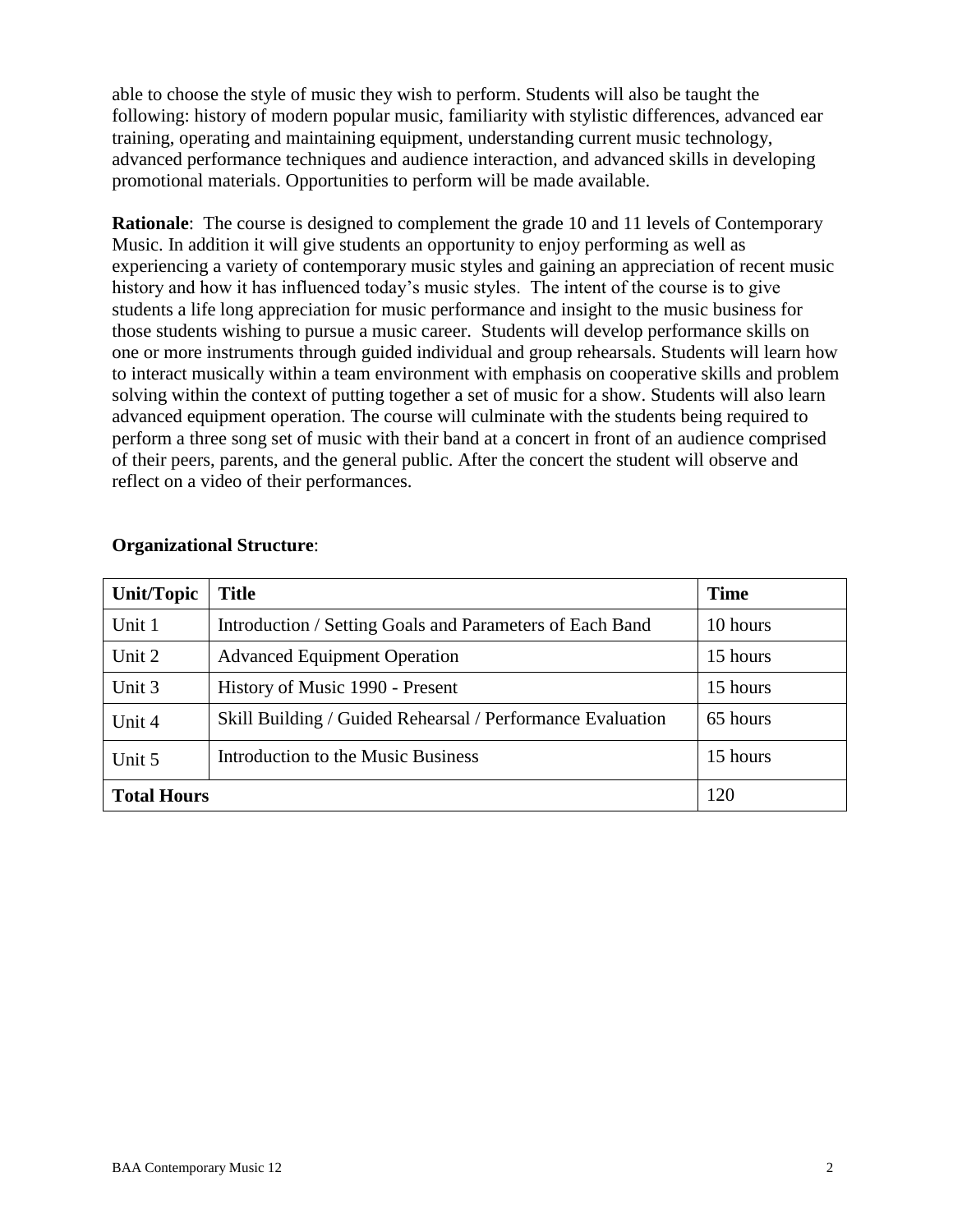# **Unit/Topic/Module Descriptions**:

### **Unit 1: Introduction / Setting Goals and Parameters of Each Band: 10 hours**

Students will become familiar with the learning facility, the expectations of the course and set their performance goals. Students will interview classmates to assess like-minded musical goals in order to form their band. Once students form their bands, they will research musical material via the Internet, CDs, and printed tablature in order to develop a set list of music to be rehearsed. Each band will record their goals on a form and submit it to the instructor for approval.

# **Curriculum Organizer – Defining Musical Identity**

*It is expected that students will:*

- formulate elements that will characterize their band's style of music
- form and lead/mentor a band with classmates comprised of like-minded musicians
- compose original music to be performed with band
- design band promotional package

# **Curriculum Organizer - Repertoire**

*It is expected that students will:*

 assemble musical pieces and choose material to perform that is consistent with their band's musical style and skill levels.

# **Curriculum Organizer - Analysis**

*It is expected that students will:*

- formulate criteria for song selection and present music to the teacher
- organize recommended rehearsal procedures

# **Curriculum Organizer - Technology**

- set up and demonstrate the use of musical instruments and equipment to perform contemporary music
- set up and demonstrate the use of appropriate terms, procedures, and techniques when rehearsing music
- set up and demonstrate the use of and maintenance of materials, equipment, and work space in a safe and environmentally sensitive manner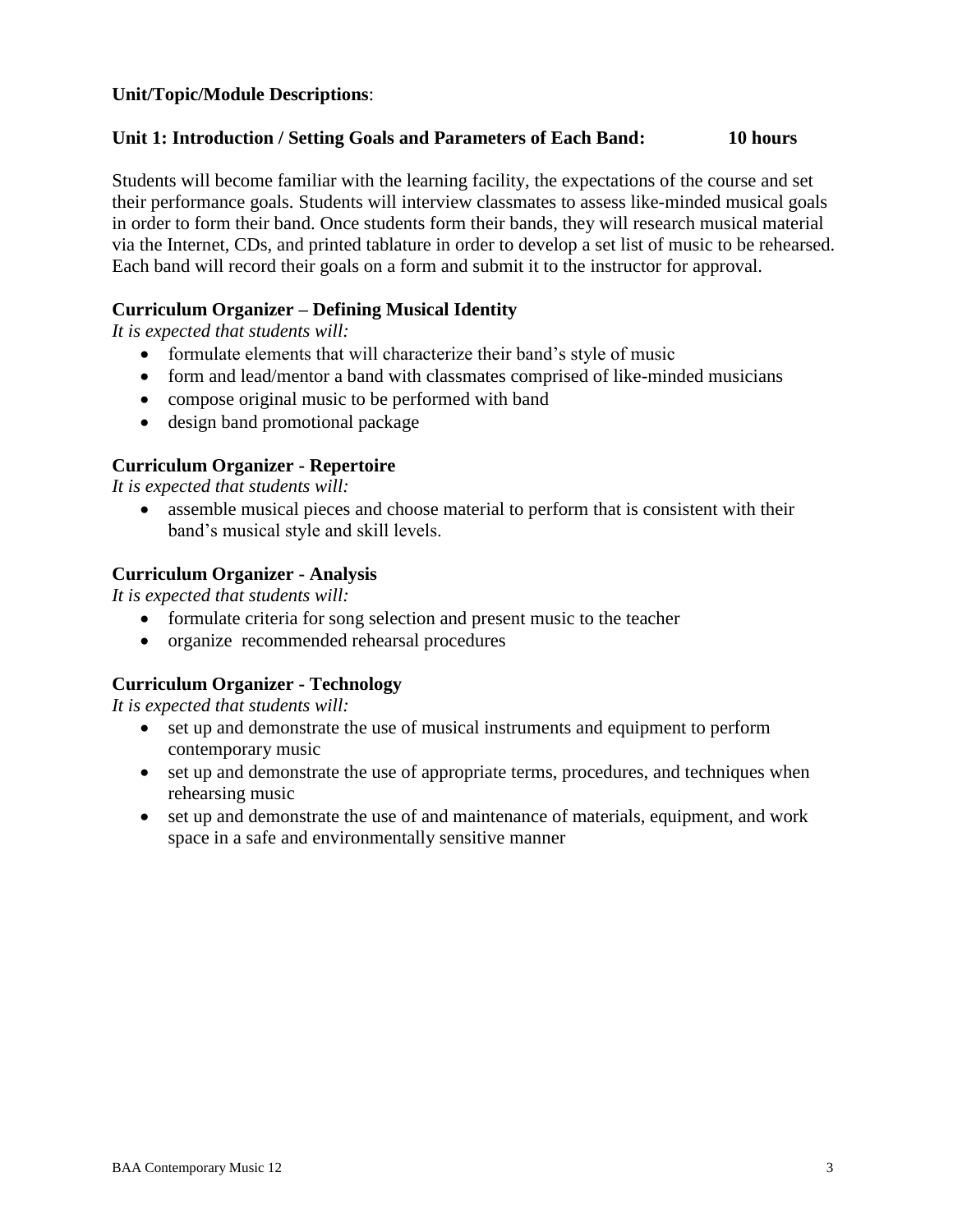# **Unit 2**:**Basic Equipment Operation 15 Hours**

Students will become familiar with equipment used in contemporary music such as drums, guitars, keyboards and PA systems. Students will learn how to connect, run and troubleshoot this equipment.

# **Curriculum Organizer – Technology (PA system)**

*It is expected that students will:*

- set up and demonstrate an understanding of how the equipment is set up using mixers, amplifiers, speakers and microphones
- produce and mix their own sound for rehearsal and performance
- predict and trouble shoot with problems such as feed back

# **Curriculum Organizer – Technology (Individual Equipment)**

- manage and maintain their own instrument
- discriminate pitch and be able to tune their own instrument
- determine how to incorporate their own instrument into this mix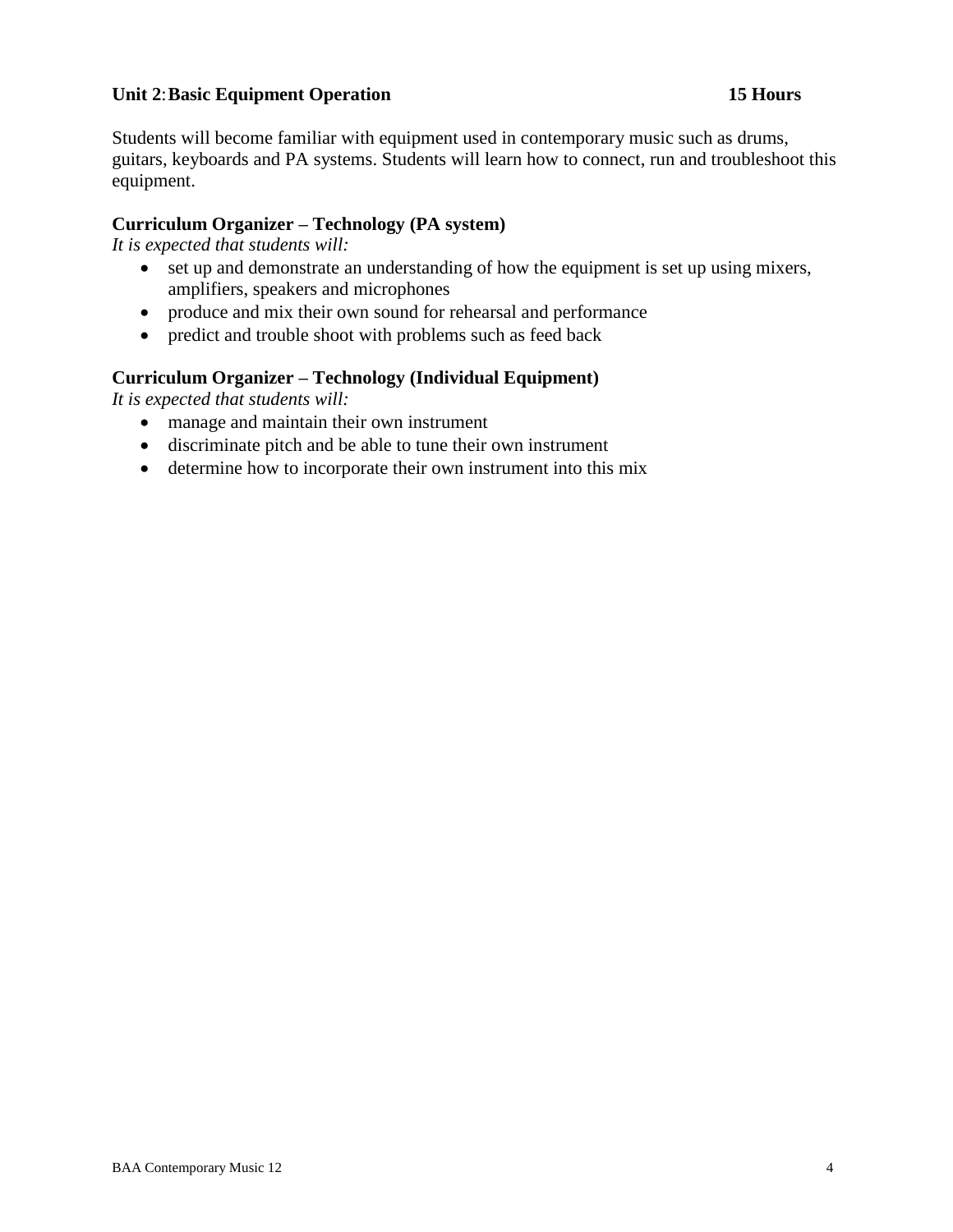# **Unit 3**:**History of Music 1920 – 2004 15 hours**

Students will become familiar with the history of Popular music. This information will enable them to understand style and other influences in the performance of contemporary music.

### **Curriculum Organizer – Context (Listening)**

*It is expected that students will:*

- determine and recognize different historical time periods of popular music
- discriminate and recognize different historical stylistic periods of popular music
- determine and recognize major artists of musical era

### **Curriculum Organizer – Context (Analyzing and Responding)**

- determine and identify different historical time and stylistic periods of popular music
- develop and demonstrate this knowledge in their performance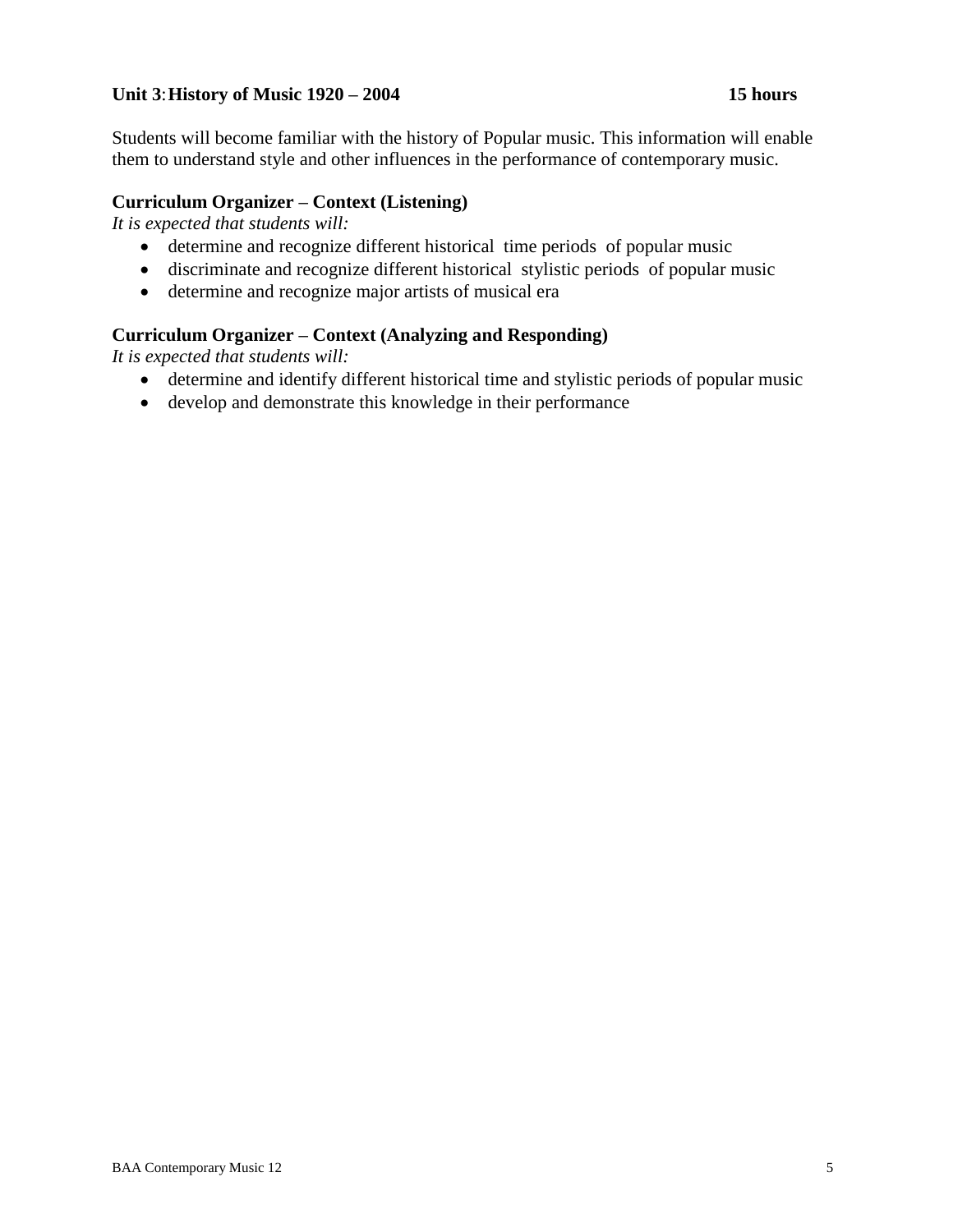# **Unit 4**:**Skill Building / Guided Rehearsal / Performance Evaluation 65 hours**

Students will develop the skills in order to create a polished performance. This will begin with the formation of the ensemble, decisions regarding repertoire, rehearsal schedule, rehearsal techniques, organizing the performance, the performance itself and its evaluation. This will be done with the monitoring and feedback from the instructor.

# **Curriculum Organizer – Skill Building**

*It is expected that students will:*

- asses and learn their individual part of the performance
- devise a practice plan on their instrument to gain the skill necessary to play the part

# **Curriculum Organizer – Guided Rehearsal**

*It is expected that students will:*

- arrange and incorporate their part into the ensemble
- show their knowledge of presentation requirements for performance
- devise collaboration methods in order to help other students in the ensemble in order for polished performance to occur

# **Curriculum Organizer – Performance Evaluation**

- evaluate and record themselves to assist in the evaluation process
- rank and analyze and incorporate feedback from their classmates and instructor
- devise and create a plan to incorporate improvements or suggestions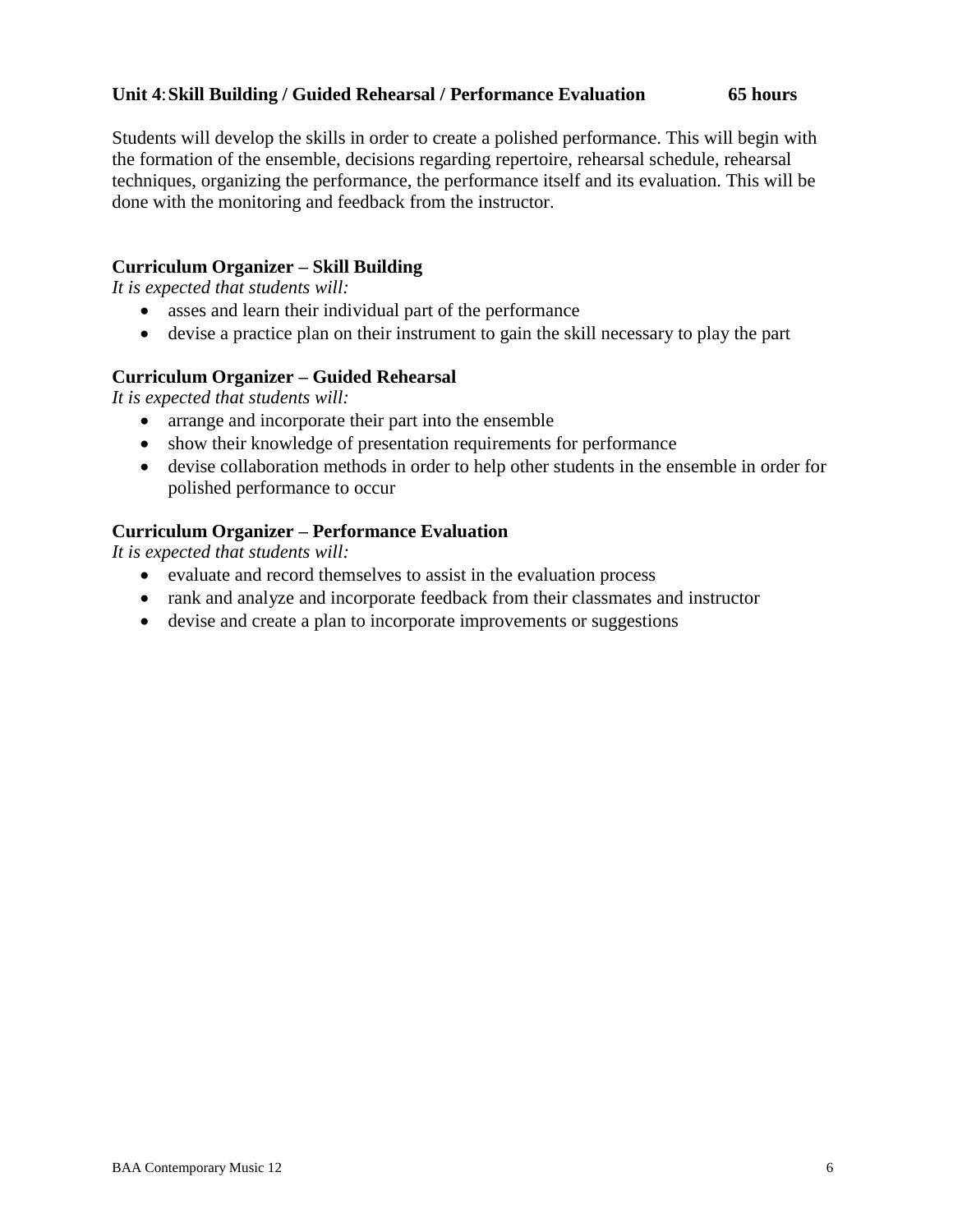### **Unit 5**:**Introduction to the Music Business 15 Hours**

Students will learn many aspects of the music business with special attention to popular music. This will include how to get a performance opportunity, contracts, copyrighting of original material, fees and royalties.

### **Curriculum Organizer – Performance Opportunities**

*It is expected that students will:*

- evaluate, research and rate booking agencies
- choose and contact local businesses for performance opportunities
- choose and contact working artists

#### **Curriculum Organizer – Business Practices (Contracts and Fees)**

*It is expected that students will:*

- deduce and demonstrate knowledge of performance fees and obligations therein
- deduce and demonstrate the legalities of contracts and the structure of contracts

#### **Curriculum Organizer – Business Practices (Copyright and Royalties)**

- deduce and demonstrate knowledge of Canadian copyright law
- deduce and demonstrate awareness of performance royalties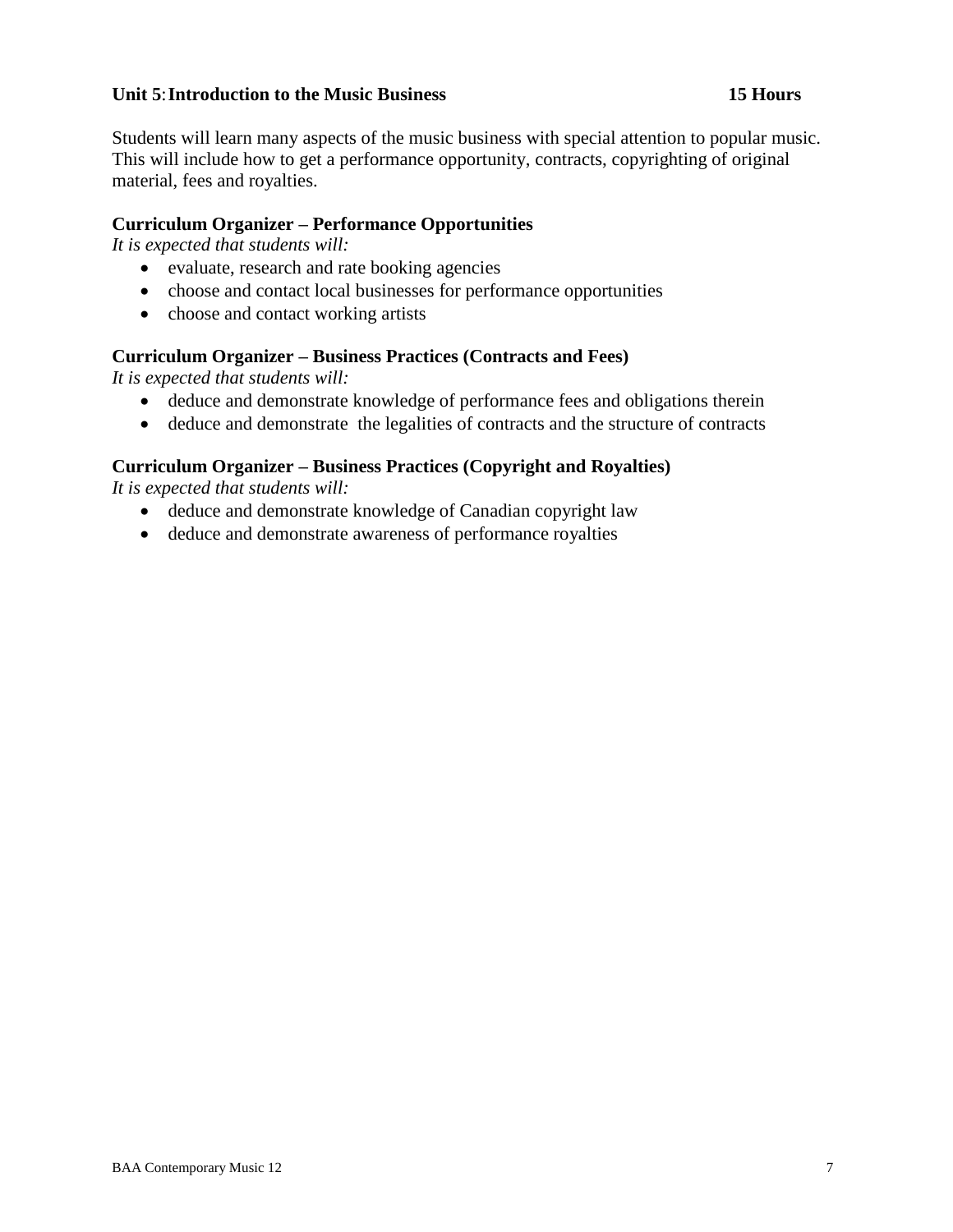# **Instructional Component**:

- direct instruction
- indirect instruction
- interactive instruction
- demonstration
- group work
- research
- practical application
- analysis of own and other recordings and performances
- modelling

### **Assessment Component**:

- Effective formative assessment via:
	- o Clearly articulated and understood learning intentions and success criteria
	- o Questions posed by students, peers and teachers to move learning forward Discussions and dialogue
	- o Feedback that is timely, clear and involves a plan
	- o Students are resources for themselves and others peer and self-assessment
	- o Student ownership

Formative assessment used to adapt learning experiences and inquiry plans on an on-going basis to meet specific learning goals.

Development, awareness and action, based upon metacognition intended to lead to learner independence and self-coaching.

Summative Assessment:

Summative assessments will be determined as students demonstrate proficiency/mastery toward particular learning outcomes. Summative assessments and final grades will reflect the following:

- Students will work collaboratively with the teacher to determine summative achievement on assignments and letter grades based upon dialogue, and evidence of learning
- Behaviour and work habits will NOT be included when determining letter grades
- Marks will not be deducted for late work
- Extra credit and bonus marks will not be awarded
- Plagiarizing will not result in reduced marks/grades –the student will be required to demonstrate their learning authentically
- Attendance will not be considered toward letter grade
- Only individual learning demonstrated –no group marks will be used to determine grades
- Letter grades will reflect learning towards the learning outcomes articulated above
- Letter grades will be based upon criteria provided/agreed upon toward the learning outcomes
- Letter grades will be determined in relation to the learning outcomes not in comparison to the achievement of other students